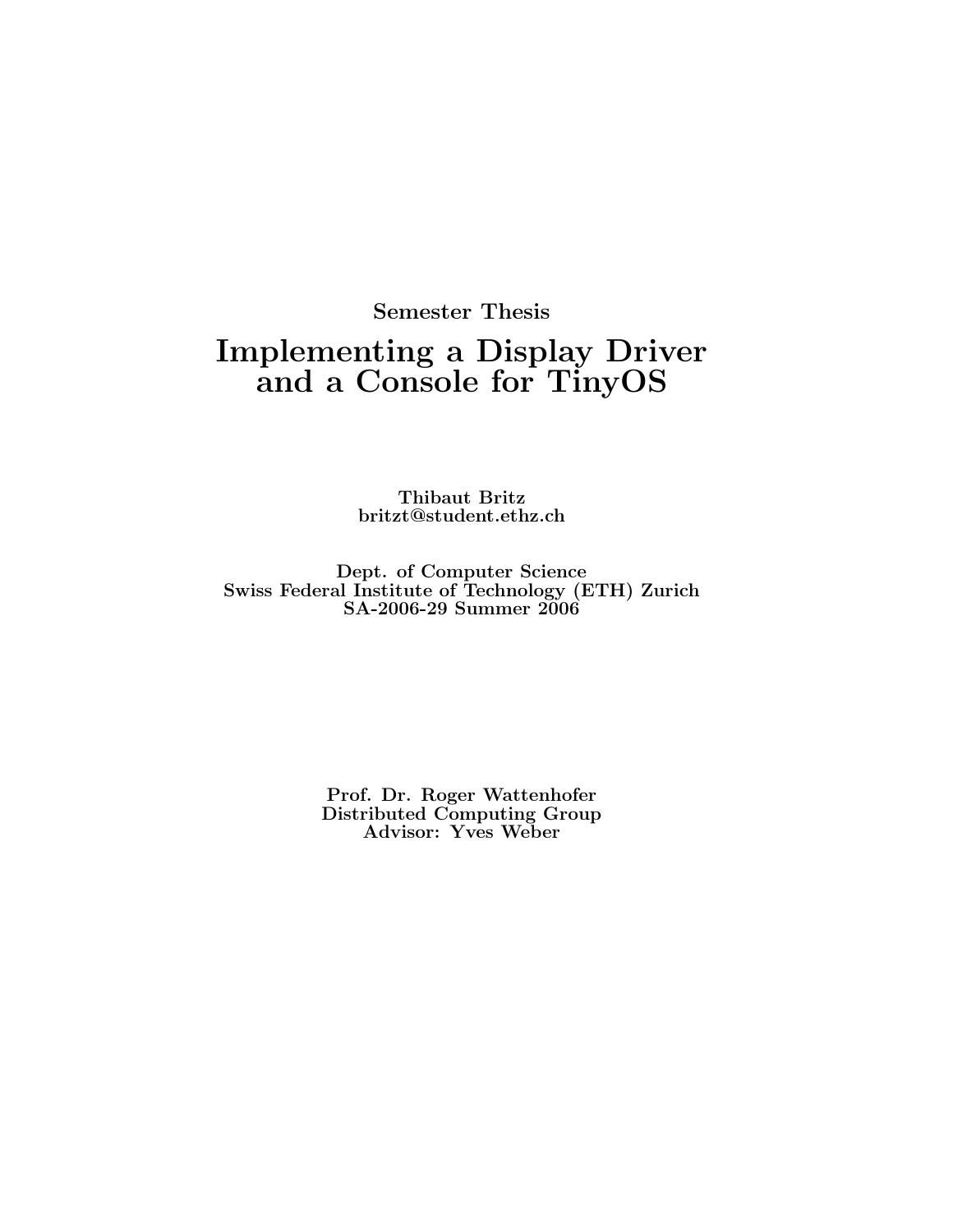## **Contents**

| 1 |                           | Introduction                                                                                                                                                                                                                                            | $\boldsymbol{2}$      |  |  |
|---|---------------------------|---------------------------------------------------------------------------------------------------------------------------------------------------------------------------------------------------------------------------------------------------------|-----------------------|--|--|
| 2 | <b>Display Driver</b>     |                                                                                                                                                                                                                                                         |                       |  |  |
|   | 2.1                       |                                                                                                                                                                                                                                                         | 3<br>$\boldsymbol{3}$ |  |  |
|   | 2.2                       |                                                                                                                                                                                                                                                         | 3                     |  |  |
| 3 | Console                   |                                                                                                                                                                                                                                                         |                       |  |  |
|   | 3.1                       |                                                                                                                                                                                                                                                         | $6\phantom{.}6$       |  |  |
|   | 3.2                       |                                                                                                                                                                                                                                                         | $6\phantom{.}6$       |  |  |
|   |                           | 3.2.1                                                                                                                                                                                                                                                   | $\overline{7}$        |  |  |
|   |                           | 3.2.2                                                                                                                                                                                                                                                   | $\overline{7}$        |  |  |
|   | 3.3                       |                                                                                                                                                                                                                                                         | $\overline{7}$        |  |  |
|   |                           | 3.3.1<br>Supported Terminal Commands                                                                                                                                                                                                                    | $8\,$                 |  |  |
|   |                           | 3.3.2                                                                                                                                                                                                                                                   | 8                     |  |  |
|   |                           | 3.3.3                                                                                                                                                                                                                                                   | 8                     |  |  |
|   |                           | 3.3.4                                                                                                                                                                                                                                                   | 8                     |  |  |
|   |                           | 3.3.5<br>Passing Parameters                                                                                                                                                                                                                             | 8                     |  |  |
|   | 3.4                       | The Console.pl Script<br>the contract of the contract of the contract of the contract of the contract of the contract of the contract of the contract of the contract of the contract of the contract of the contract of the contract of the contract o | 9                     |  |  |
|   |                           | Supported Types and Functions<br>3.4.1                                                                                                                                                                                                                  | 10                    |  |  |
|   | 3.5                       | Using the Console in your Module                                                                                                                                                                                                                        | 10                    |  |  |
|   |                           | 3.5.1                                                                                                                                                                                                                                                   | 11                    |  |  |
|   | 3.6                       |                                                                                                                                                                                                                                                         | 11                    |  |  |
|   |                           | A Overview of Component Layout                                                                                                                                                                                                                          | 13                    |  |  |
| в | <b>Interface Commands</b> |                                                                                                                                                                                                                                                         |                       |  |  |
|   | B.1                       |                                                                                                                                                                                                                                                         | 14                    |  |  |
|   | B.2                       |                                                                                                                                                                                                                                                         | 14                    |  |  |
|   | B.3                       | The DisplayPercentage Interface                                                                                                                                                                                                                         | 15                    |  |  |
|   | B.4                       |                                                                                                                                                                                                                                                         | 15                    |  |  |
|   | B.5                       |                                                                                                                                                                                                                                                         | 15                    |  |  |
| С | <b>TestConsole</b><br>17  |                                                                                                                                                                                                                                                         |                       |  |  |
|   | C.1                       |                                                                                                                                                                                                                                                         | 17                    |  |  |
|   | C.2                       |                                                                                                                                                                                                                                                         | 17                    |  |  |
|   | C.3                       | The updated TestConsole Interface                                                                                                                                                                                                                       | 18                    |  |  |
|   | C.4                       | Updated TestConsoleC Component after applying the Console.pl                                                                                                                                                                                            |                       |  |  |
|   |                           | script                                                                                                                                                                                                                                                  | 19                    |  |  |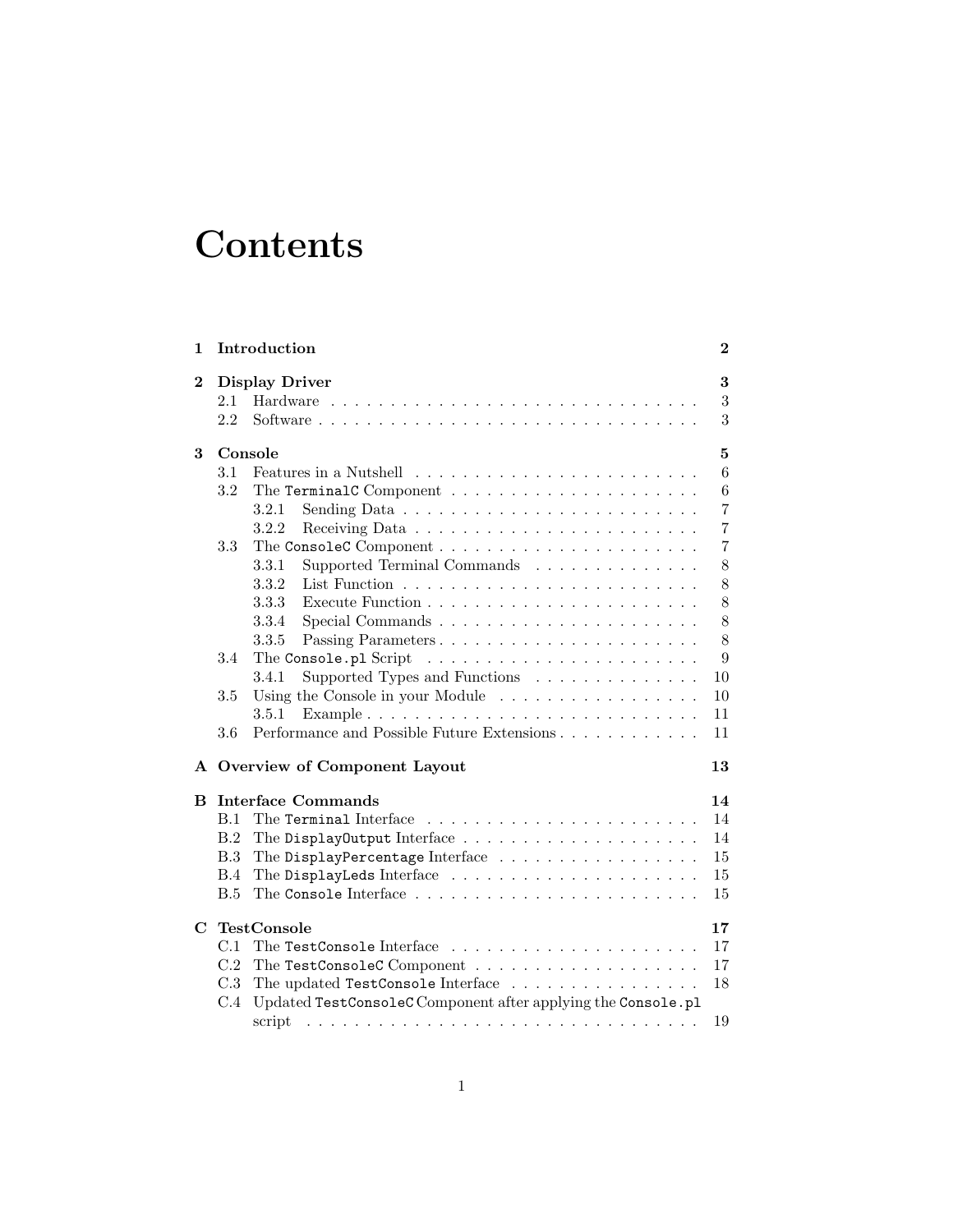# **Chapter 1**

## **Introduction**

While there has been some progress on helping developers create TinyOS applications in the past [6], debugging running applications on the nodes is still a time consuming and error prone process. The average developer hasn't access to a JTAG adapter, so debugging over the JTAG interface is not an option. In addition most hardware platforms TinyOS runs on, only have 3 leds for debugging. There exists however a solution<sup>1</sup> for printing out text over the serial port, but this solution does not work on all platforms and blocks all other asynchronous events.

The first goal of this semester thesis therefore is to create a suitable display driver allowing us to display status information and text on an external display, without having to use any computer. This could for example be used to check the wireless link quality in the field without the need of having a computer around.

The second goal is to create a console which can be used to execute commands on the node, return status data, or simply to display text on the computer, helping the programmer to debug its applications

All two goals should be achieved independently of the platform TinyOS is running on. For the present implementation, all code has been developed and tested on the tinynode platform [2].

<sup>&</sup>lt;sup>1</sup>It is possible to print out text to the serial interface by including a header file, whose code accesses the serial interface directly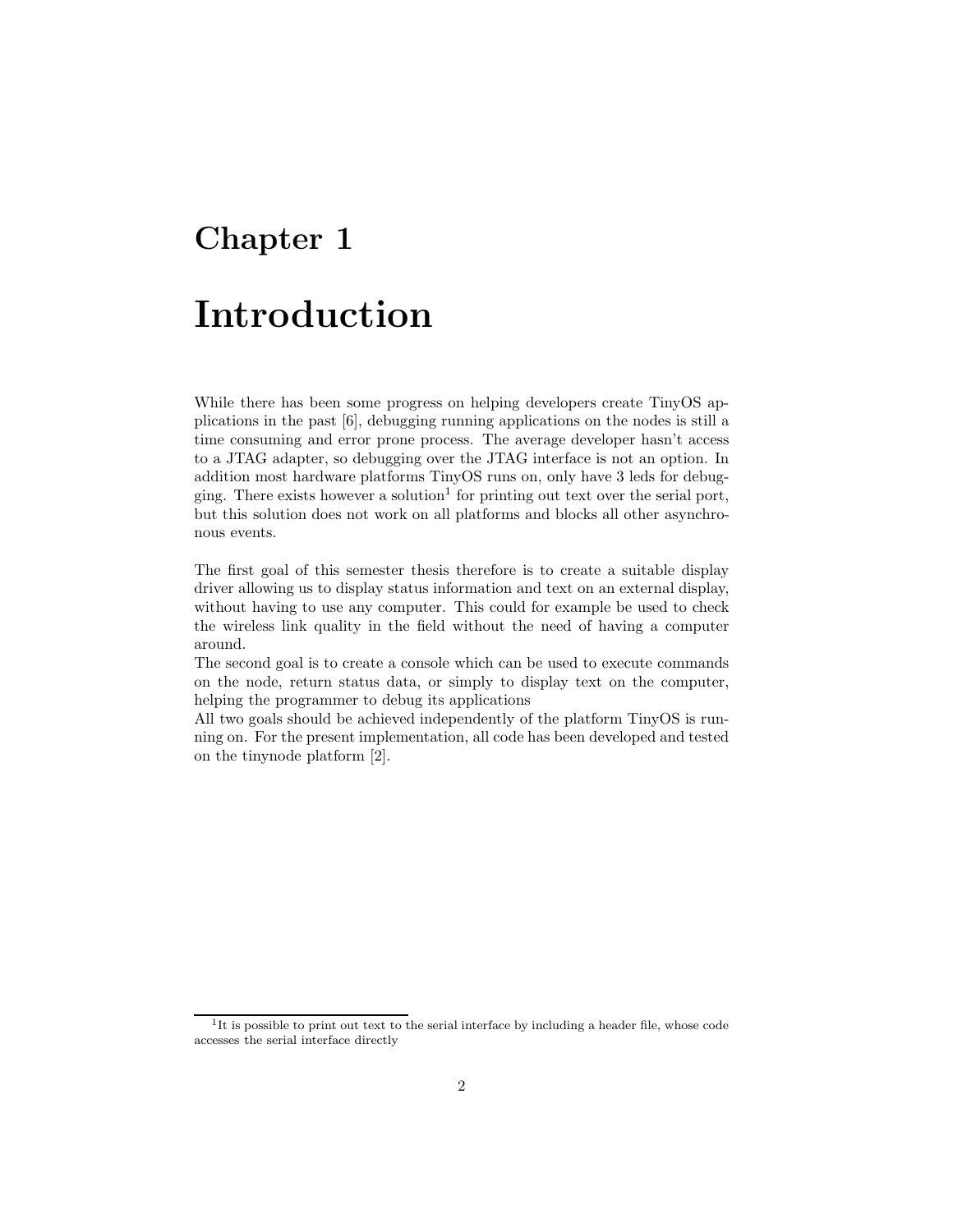# **Chapter 2 Display Driver**

### **2.1 Hardware**

The easiest way to attach a display to the tinynode is by using the UART interface of the node. After having searched for suitable displays, the decision was taken to order 3 displays (BPP-420L, BPP-440L and TRM-425L) from Seetron [3]. They have the advantage that they are unidirectional (simple protocol) and that they support a standard terminal interface (There is no need to transform the ascii bytes before sending them). According to their specification [5], they would work in combination with a tinynode.

At first I had some problems connecting the display to the tinynode, since the UART signal on the motherboard of the tinynode was inverted to the signal the display expected. (There was a note in the specification [2] that the UART RX and TX pins were directly mapped to the serial port, so I thought the signal at the motherboard would be at the same voltage as at the serial port). What I didn't know was that an inverter reversed the signal for the serial port. But it also turned out that this inverter is only active, when a device supplying power over the serial port is attached to the tinynode<sup>1</sup>.

After beeing unsuccesfull with the first attempt of getting the display to work (soldering a resistor on the mainboard, feeding the inverter with power), I bought an inverter to reverse the UART signal on the motherboard, and could finally use the display without having to supply the tinynode with power with my computer.

## **2.2 Software**

The display driver is composed of two components, entirely implemented in NesC, the language provided with TinyOS:

- *•* the TerminalC component
- *•* the DisplayC component

<sup>1</sup>This was done in order to reduce power consumption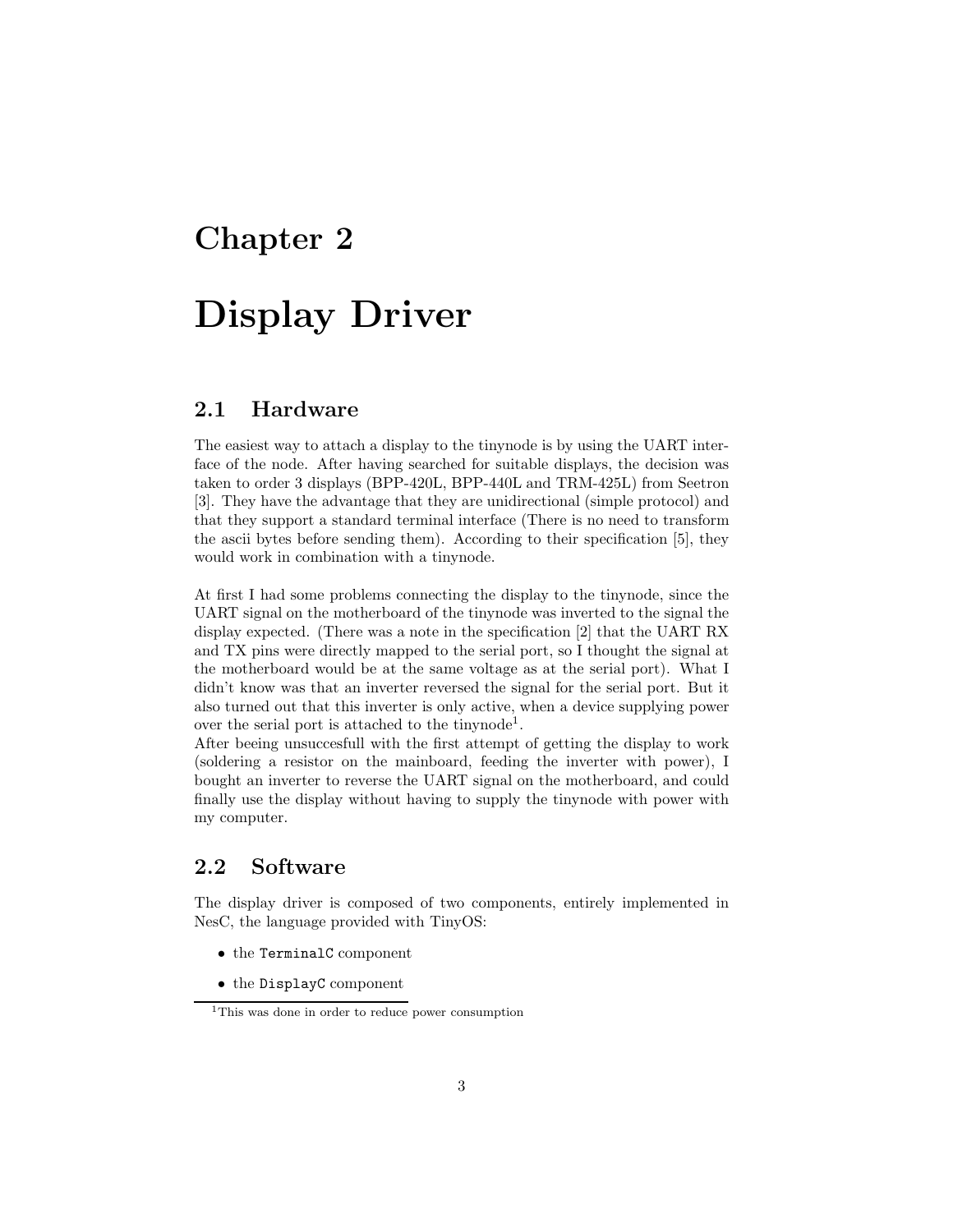In addition there are two components DisplayPercentageC and DisplayLedsC on top of the DisplayC component which generate a percentage bar and an array of leds on the display.



Figure 2.1: A tinynode and the attached display BPP-420L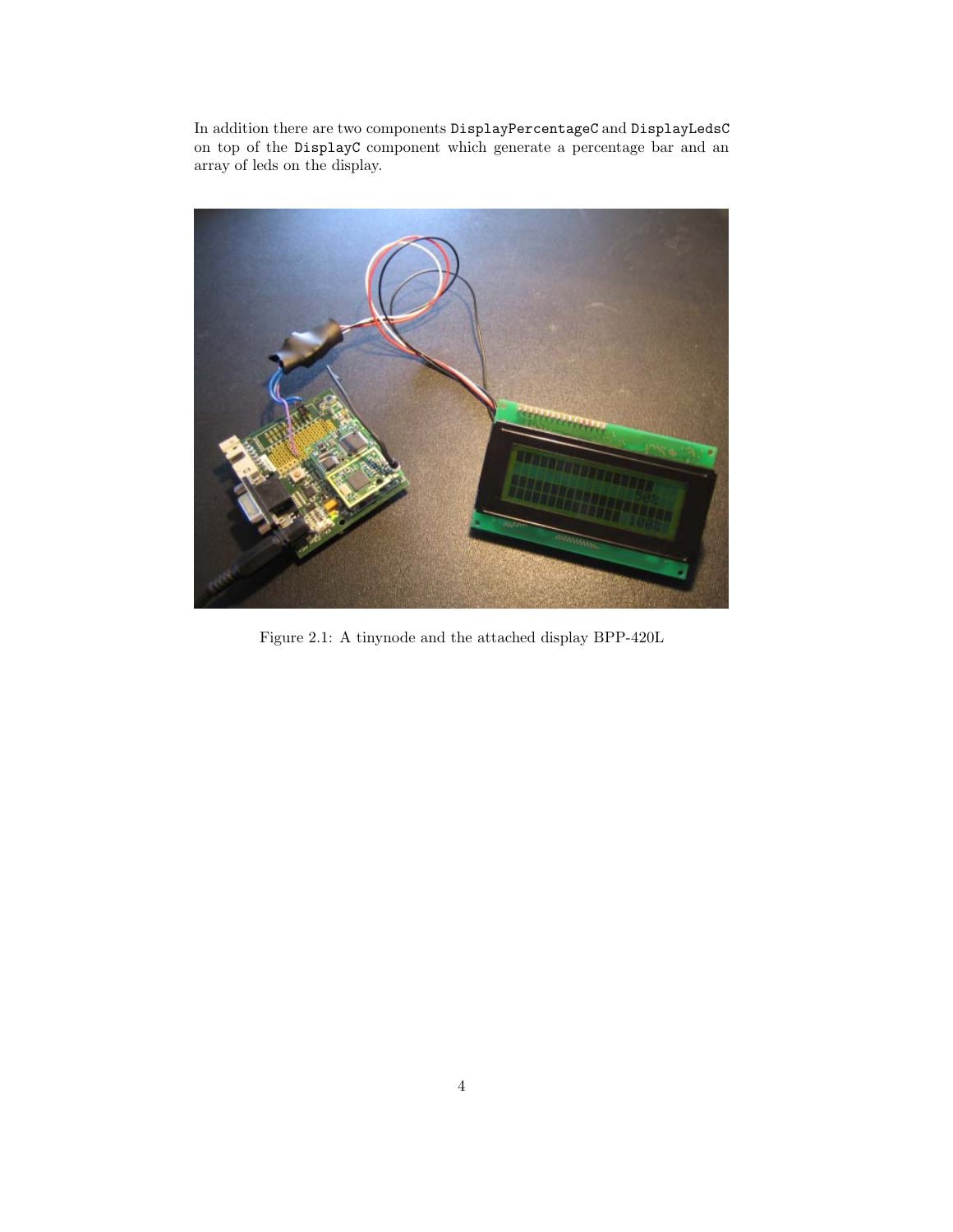## **Chapter 3**

## **Console**

The second goal of the semester thesis was to create a console which would be accessible over the serial interface and would allow to execute arbitrary commands on the tinynode, giving the opportunity to debug running applications and display status information.

There are a few alternatives to include commands, so they become executable over the serial interface:

- The calling code for each to be used procedure could be written manually. One advantage would be that the written code would be very small and very optimized, although it would have to be updated on every change made to the command (e.g. when the interface to the module would change). Another advantage is, that the code could be written in NesC only and there would be no need to use any external tools (e.g. Perl).
- Another possiblity would be to use an external script which parses the current module and its used interfaces for functions, and automatically generates calling code for the commands.
- Yet another possibilty would be to halt the make process after the to be compiled C code has been generated. We could parse this generated code and add the calling code for the functions there. We would have access to all the functions in all the modules, but we would need a performant parser to parse the entire code. Also the code generated could change after a version upgrade, and our implementation could break.

I chose the second method, since it's a more elegant solution to the problem and it reduces the amount of code needed to write (and to debug or maintain) to use the console in a module.

The console consists of three components:

- *•* The TerminalC component, acting directly with the serial UART interface.
- The ConsoleC component, processing the received characters and executing the corresponding commands.
- *•* The Console.pl Perl script which generates the calling code and the list code for the commands from the module using the console.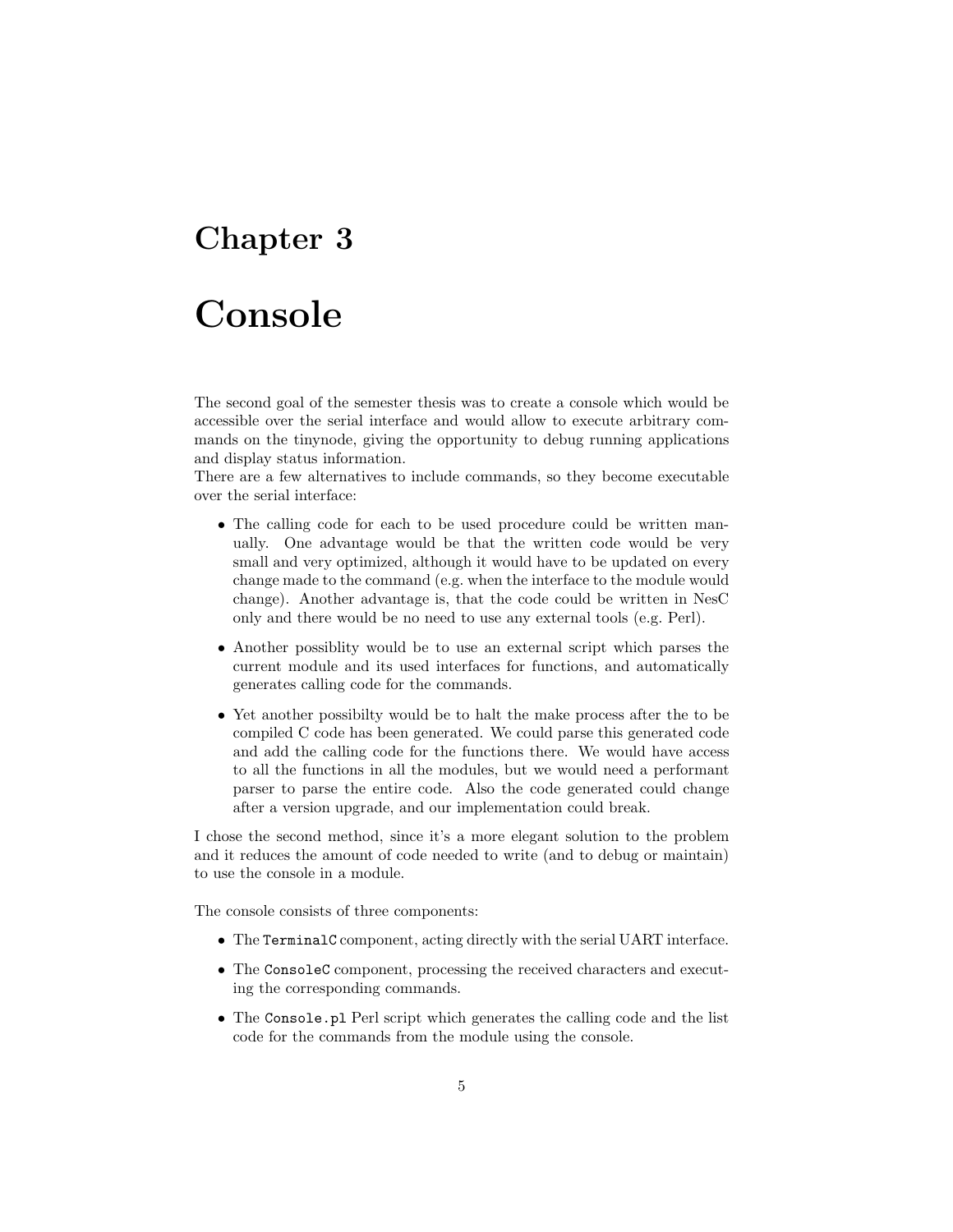| asdasd - HyperTerminal                                                                                                                                                                                                                                                                                                                                                                                                                                                                       |  |  |  |  |  |  |
|----------------------------------------------------------------------------------------------------------------------------------------------------------------------------------------------------------------------------------------------------------------------------------------------------------------------------------------------------------------------------------------------------------------------------------------------------------------------------------------------|--|--|--|--|--|--|
| File Edit View Call Transfer Help                                                                                                                                                                                                                                                                                                                                                                                                                                                            |  |  |  |  |  |  |
| $\Box \left[ \biguplus \left[ \biguplus \left[ \biguplus \right] \right] \otimes \left[ \biguplus \right] \left[ \biguplus \right] \left[ \biguplus \right]$                                                                                                                                                                                                                                                                                                                                 |  |  |  |  |  |  |
| $\geq$ Leds<br>$\textsf{Leds.get}()$<br>Leds.greenOff()<br>Leds.greenOn()<br>Leds.greenToggle()<br>$\textsf{Leds.init}()$<br>Leds.redOff()<br>Leds.red0n()<br>Leds.redToggle()<br>Leds.set(uint8_t_value)<br>Leds.yellowOff()<br>Leds.yellowOn()<br>Leds.yellowToggle()<br> >Leds.gr<br>$\textsf{Leds.greenOff}()$<br>Leds.greenOn()<br>'Leds.greenToggle()<br>>Leds.green0<br>$\textsf{Leds.greenOff}()$<br>[/Leds.greenOn<br>>Leds.greenOn<br>Returned value was:<br>result_t_ret:_SUCCESS |  |  |  |  |  |  |
| SCROLL<br>CAPS<br>NUM<br>Print echo<br>Capture<br>Connected 0:00:57<br>Auto detect<br>57600 8-N-1                                                                                                                                                                                                                                                                                                                                                                                            |  |  |  |  |  |  |

Figure 3.1: Listing the commands available on the tinynode and calling Leds.greenOn(). After calling the function, the return value is displayed

### **3.1 Features in a Nutshell**

A short list of available features:

- *•* All functions (commands, events, and tasks) defined by the module and its used interfaces are automatically included into the console.
- *•* Functions can be explicitely included or excluded to reduce code size.
- *•* Global variables can be displayed.
- *•* There is practically no interference with other asynchronous events. The asynchronous code is kept as small as possible.
- *•* Parameters can be passed to functions if required.
- *•* Commands can be executed by using a VT100 compliant software (e.g. Windows' HyperTerminal).

Figure 3.1 shows the console in action.

### **3.2 The** TerminalC **Component**

The terminal component acts directly with the serial UART interface and contains the functions for printing the standard NesC types. This component can also be used if we were solely interested in outputing text to the serial interface.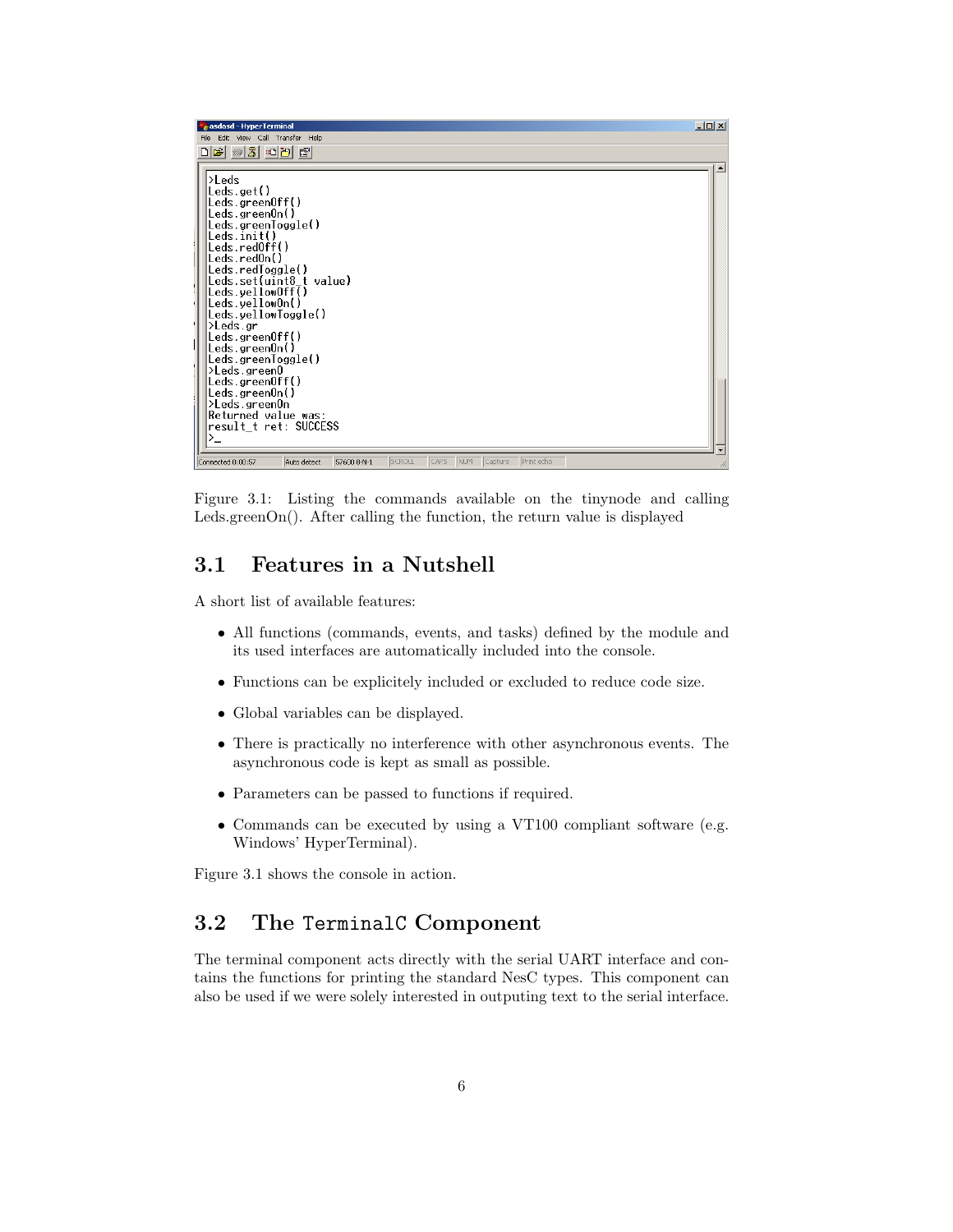#### **3.2.1 Sending Data**

At first, I wanted to implement a print function similar to the printf function from the standard input/output library. There was however the problem, that the TinyOS language definition (NesC) does not allow to pass a non defined number of parameters (at compile time) through an interface. The number of parameters passed to the function needs to be known at compile time.

Thus, I chose a less elegant solution, implementing a separate print function for each standard type, trying to reuse as much code as possible.

Because the Terminal interface should be non-blocking, all charachters are first written into a local circular buffer. The buffer is then emptied on a byte by byte basis by an asynchronous event which is triggered as soon as a byte has been sent successfully over the serial interface. That way, the asynchronous code is kept as small as possible, so it does not interfere with other asynchronous events.

#### **3.2.2 Receiving Data**

Received bytes are forwarded bytewise to an event handler, which has to be implemented by the module using the component's interface.

### **3.3 The** ConsoleC **Component**

The Console component processes the bytes received through the Terminal component. Depending on the byte received, one of the following actions is executed:

- the input buffer (containing the actual entered text in the command) is updated.
- a command is executed.
- matching commands are listed.
- the byte is simply written out.
- the terminal screen is updated (this happens if there has been a change at the non end of the input buffer).

Again, since we want to keep the asynchronous code small, the received bytes are first written into a queue buffer which is then processed bytewise by a task, which then executes the appropriate action. When the queue is full, the byte is simply discarded (this only happens when the node is really busy handling lots of asynchronous events, leaving no time to handle non asynchronous tasks).

Due to the single-threaded design of TinyOS, the main application running on the tinynode has to be divided into short tasks, such that the console task gets a chance to run. If this is not the case, the console will not work.

A workaround would be to place the processing and the calling functions into the asynchronous event. This has however one main disadavantage: While a character is being processed or a command is being invoked and executed, all other interrupts are disabled. This will cause timing issues and the print buffer will never get emptied (so after the buffer is full, all following text would be discarded). Therefore I selected the first approach, dividing interrupt and action.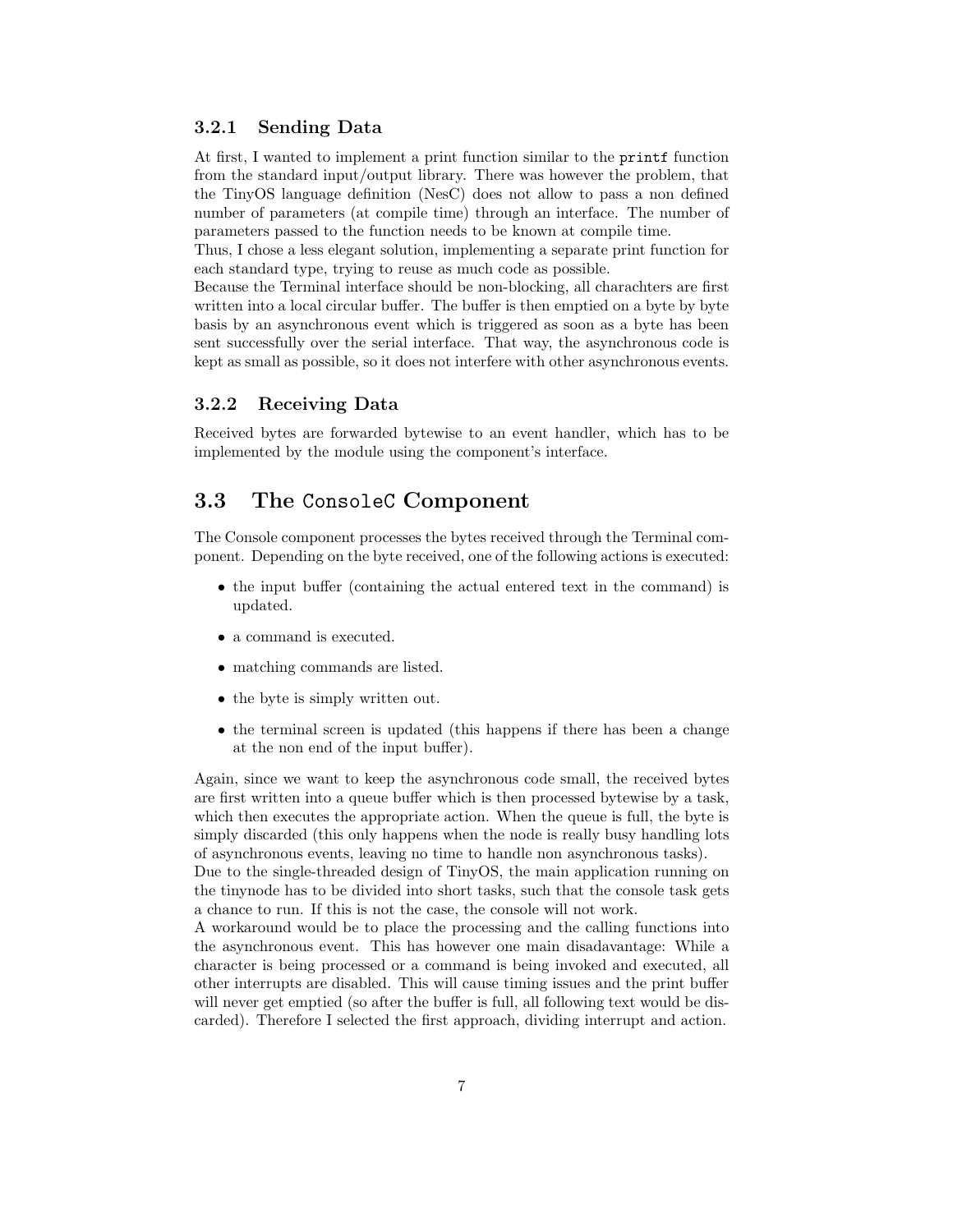#### **3.3.1 Supported Terminal Commands**

The console implements a VT100 Terminal server [7] and supports the following commands:

- *•* Cursor keys: they move the current position in the input buffer.
- Backspace key: deletes one character from the current position in the input buffer.
- *•* Tab: lists all the matching commands. (Calls the list function)
- *•* Enter: executes a command. (Calls the execute function)

#### **3.3.2 List Function**

The list function, as the name suggests, lists all the matching commands and updates the input buffer.

The input buffer is being parsed, and all the matching commands<sup>1</sup> are printed out. In addition the input buffer is also updated with the remaining characters of the command string, if any left. (e.g. if the input buffer consists of "sta" and the only matching command is " status", the input buffer is updated to " status").

The list function is automatically generated by the Console.pl Perl script and added to the main module.

#### **3.3.3 Execute Function**

The execute function executes a command. The input buffer is being parsed for input variables (see section 3.3.5), which are then automatically converted into the corresponding types. Then the appropriate command is called, using the freshly parsed variables. If the command delivers a return value, the value is printed out as well. The execute function is automatically generated by the Console.pl Perl script and added to the main module.

#### **3.3.4 Special Commands**

The command "status" is a special command which lists all global variables in the module. Like the list and the execute function, this function is automatically generated by the Console.pl script.

#### **3.3.5 Passing Parameters**

Some functions require parameters. Parameters are passed by separating them by spaces and enclosing them into quotation marks (").

If not enough parameters are provided, the values will be undefined<sup>2</sup>.

<sup>&</sup>lt;sup>1</sup>The input string is compared one by one to the available commands. This could be done in a more efficient way by creating a compare tree which would reduce the amount of compares. This approach however has been left out for the sake of simplicity.

<sup>&</sup>lt;sup>2</sup>Depending on the version of the compiler, the variables are initialized to 0 or just stay undefined. As a consequence, one can not assume them to be 0 since the default behavior of the compiler could change in future versions.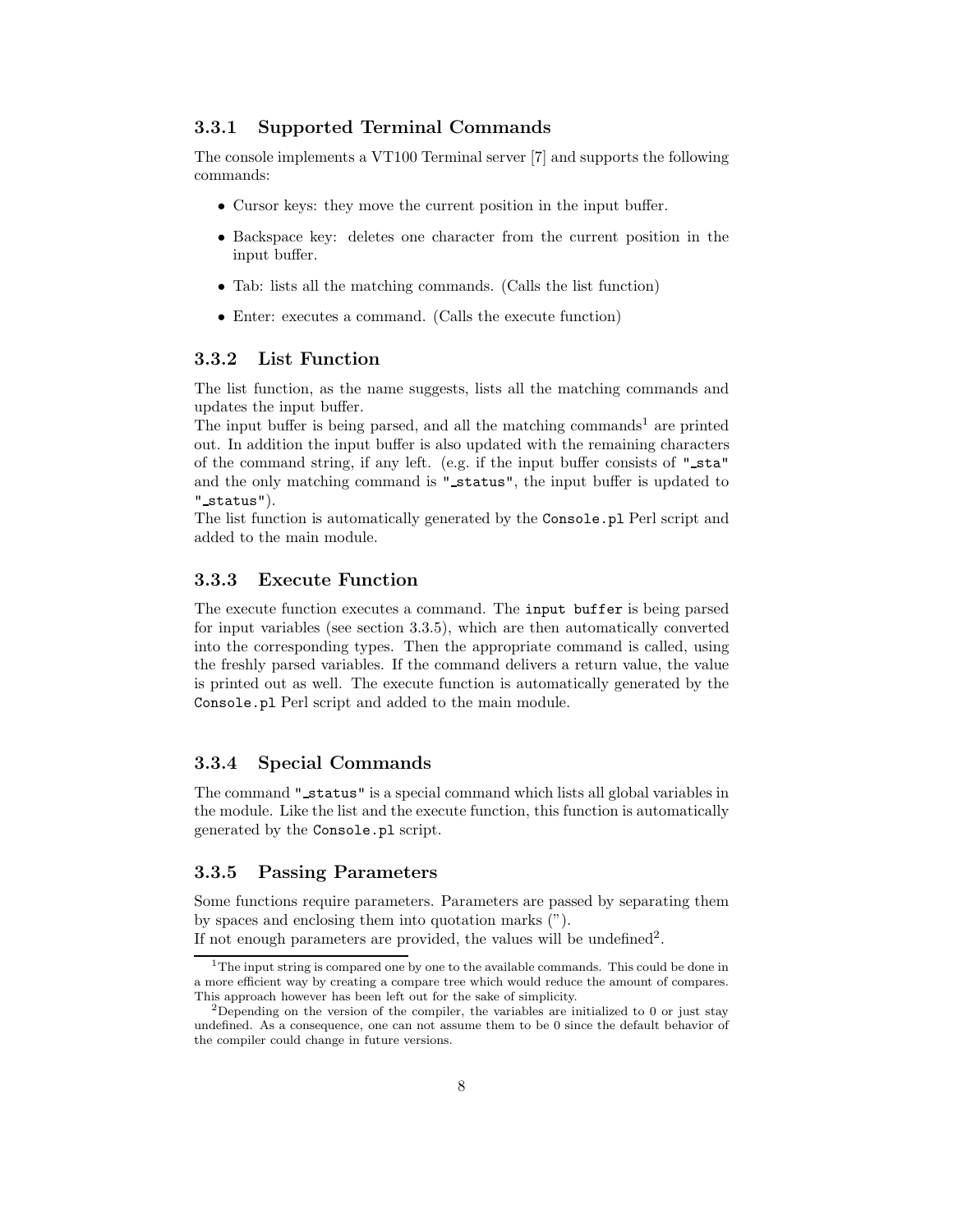If a struct is being passed to a function, the variables contained in the struct have to be passed in order of their appearance in the struct definition. Structs containing structs are ignored to avoid recursion.

Pointers are always passed as an integer containing the address where the pointer is pointing to. One exception is the pointer to a string, where the actual string is passed as parameter and not the pointer to the string. This can easily be changed if required.

Example:

Calculator.add "1" "2" would execute the add-function (expecting two parameters) of the Calculator module with two parameters, 1 and 2. If one additional parameter is provided, it will simply be discarded, since Calculator.add only expects two parameters. If only one parameter is supplied, the second parameter is left undefined, potentially leading to non-deterministic behaviour.

### **3.4 The** Console.pl **Script**

The Console.pl script parses the module and generates the necessary calling and listing code for the console. I chose to implement this in Perl, since Perl has a great flexibility in parsing and manipulating text files.

The Perl script consists of these steps:

- 1. Parse the command line options. Map all files to their position in the file system.
- 2. Scan the main module for used interfaces.
- 3. Parse the main module for global variables and generate new types.
- 4. Get the functions from the used interface files
- 5. Get the functions from the main module.
- 6. Generate the calling and list code and insert it into the corresponding files.

The commands and variables are extracted by regular expressions. Another possibility would be to create a parser on basis of the Backus-Naur form of the NesC language definition. But since we are only interested in commands and global variables (which are only found at well-defined positions in the code) and not interested in the rest of the source code, I chose to extract the data by using regular expressions.

Regular expressions are faster to implement and easier to use, but the risk of missing valid code is much bigger (e.g. not having thought of all the valid cases). At the moment, only the used interface files and the main module are scanned for functions. In addition the main module is also scanned for global variables. To include all functions used in a module and its submodules, the script could be extended to recursively visit all the used interfaces and either:

• apply the console code to the interfaces and call the functions from there. (If an event handler is implemented by multiple modules, all of the implementations will be called)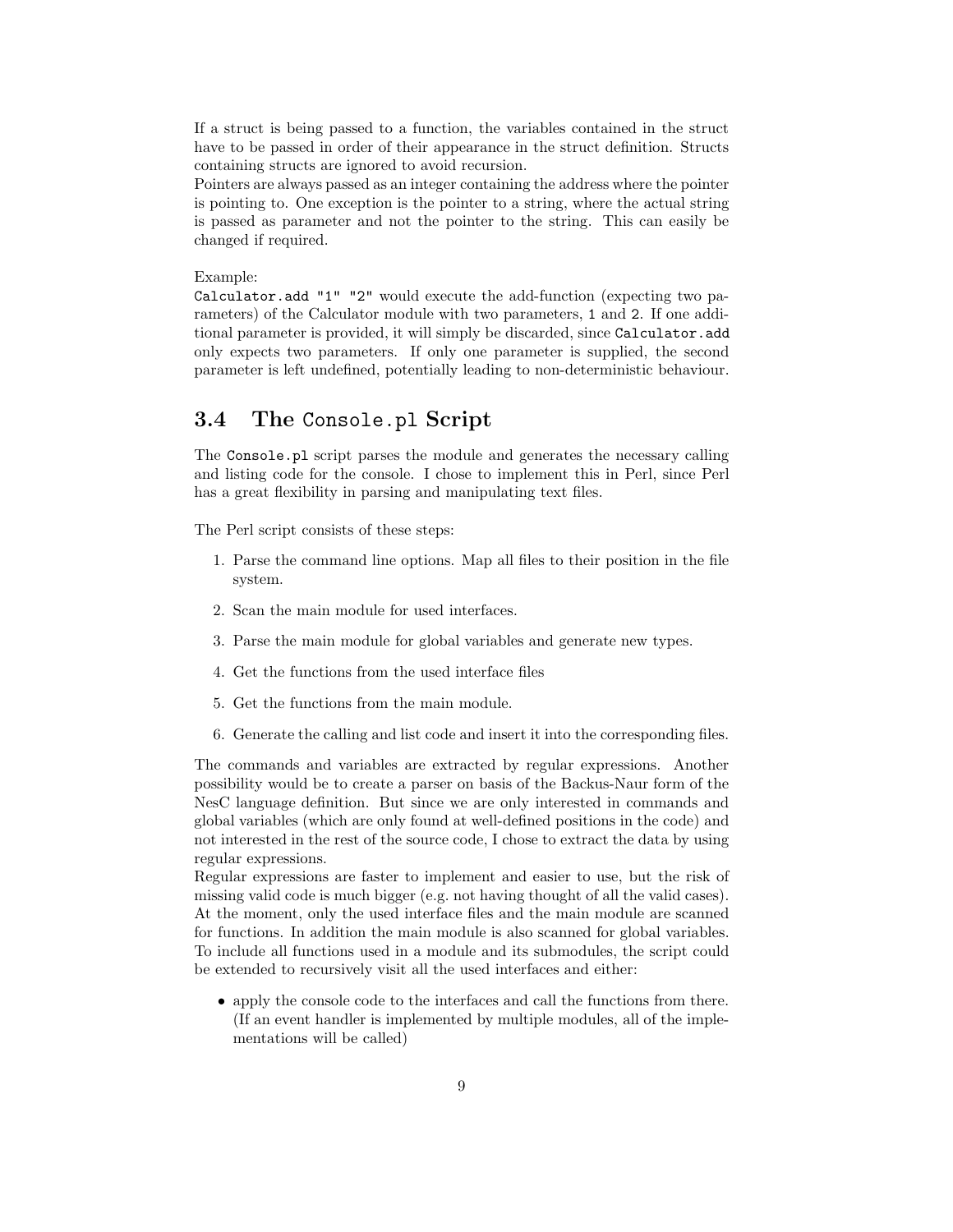*•* or include all found interfaces in the main module and call the functions from there.

I did however chose not to do this since this would increase the size of the generated code considerably. An interface can still be included manually, if access to a layer below would be required.

#### **3.4.1 Supported Types and Functions**

- *•* All standard types (int, char, ...), "normal" structs and "typedef" structs are supported. Unions however are not supported, but could be added in a later version. As a workaround in the current version, the programmer could simply rewrite them as structs.
- *•* Events, tasks and commands are extracted from the interfaces used. Remapping of interfaces (e.g. uses Leds as LedsArray;) is also supported, except for the console interface itself.
- *•* Commands, tasks, normal functions and global variables are extracted from the main component. (events can be neglected since they are already defined in the interface definition)

One additional requirement is that the main module follows the TinyOS naming convention, i.e. the Main module has to end on \*M.nc. Additional types with different input and output behavior can easily be added, if required.

### **3.5 Using the Console in your Module**

First make sure that your programm is devided into multiple tasks, or otherwise the console will not work correctly. Then do the following 4 steps:

#### **Edit the interface file**

Add the interface "ConsoleC" to the list of used interfaces, and update the module's interface wiring.

#### **Edit the main component**

Add the Console to the list of used Interfaces (**no remapping of the Console interface is allowed**) and add "call Console.init()" to the initialization code of your module. The serial console will not work if the Console module is not initialized.

#### **Apply the** console.pl **script on your Module**

One possibilty is to pass the module name and the library path (where the used interface files reside) on the command line as first and second parameter to the script.

Another possibility is to edit the console.pl script (at the top of the script) and add the module name and the path to the included libraries at the top of the script.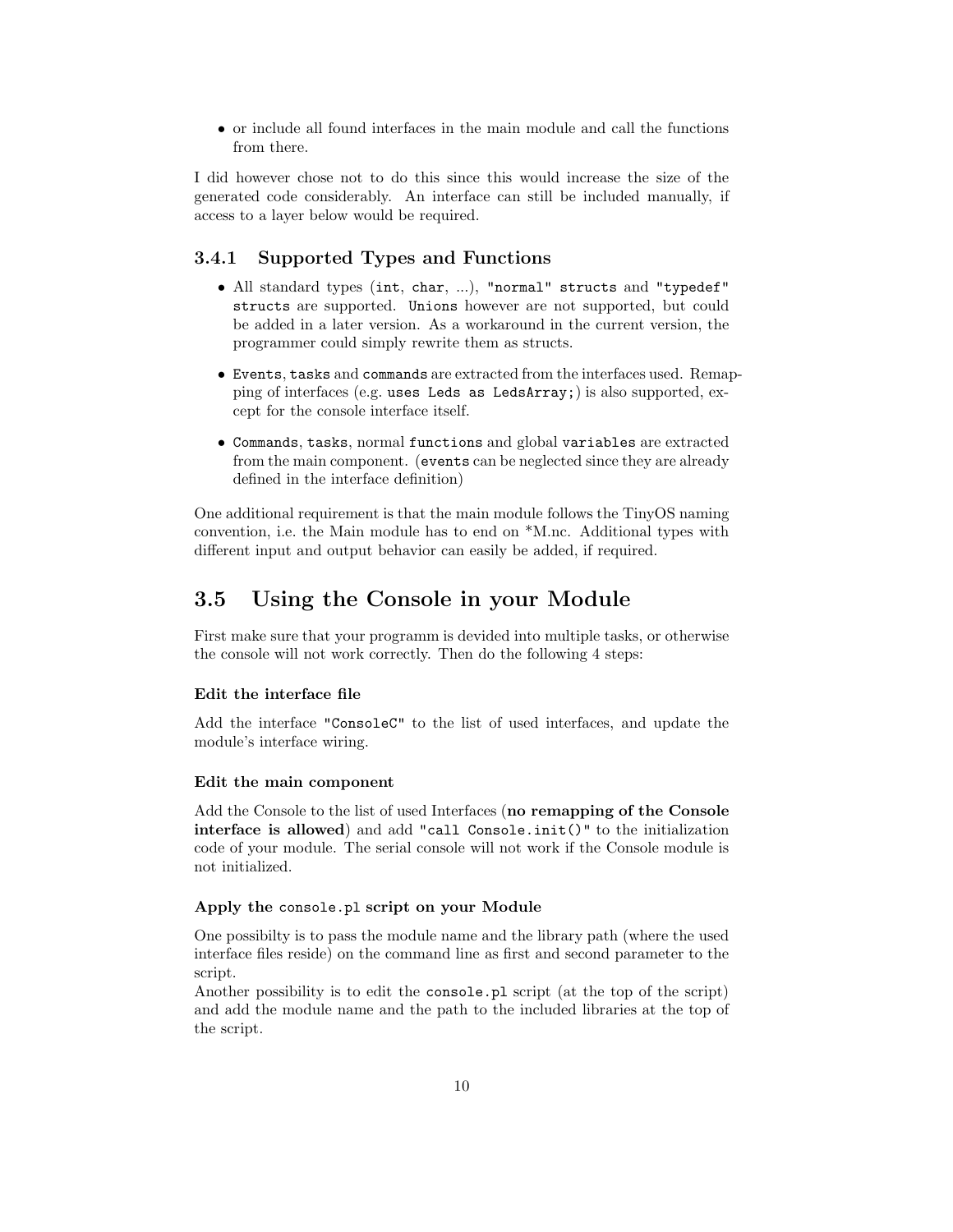You can also explicitely allow or disallow functions that will later be added to the console, thereby reducing code size.

Rerunning the console.pl script on the same module will update the generated code from the last run, in the module.

#### **Connect to the node**

Open a terminal connection to the node, and press tab to see the list of available commands. (e.g. using Hyperterminal in Windows).

#### **3.5.1 Example**

You can have a look at the included TestConsole module to see a working example of the console. This module is found on the cd in the /source/ConsoleTest directory.

### **3.6 Performance and Possible Future Extensions**

The console implementation poses no additional computation overhead if the console is compiled in, but never used. Also all the asynchronous calls are kept very small to not interfere with other asynchronous calls suggestible to timing issues. However, the generated code size by the Perl script is very big if no commands are explicitly excluded. This reduces the code size significantly. From a memory point of view (RAM), the console only needs about 500 bytes at run time (for the input and output buffer).

Possible future extensions include:

*•* Multi-hop support. The console could be installed on multiple nodes with one node being connected through the serial interface to the computer. Then that node, instead of executing the command, would forward the command to the addressed node which would execute the commandd (e.g. by specifying the node ID in front of the command), and wait for the returned value, which then will be forwared through the wireless interface and the serial interface to the computer. This could be achieved by adding a multi-hop interface layer similar to the serial interface layer.



Figure 3.2: Node layout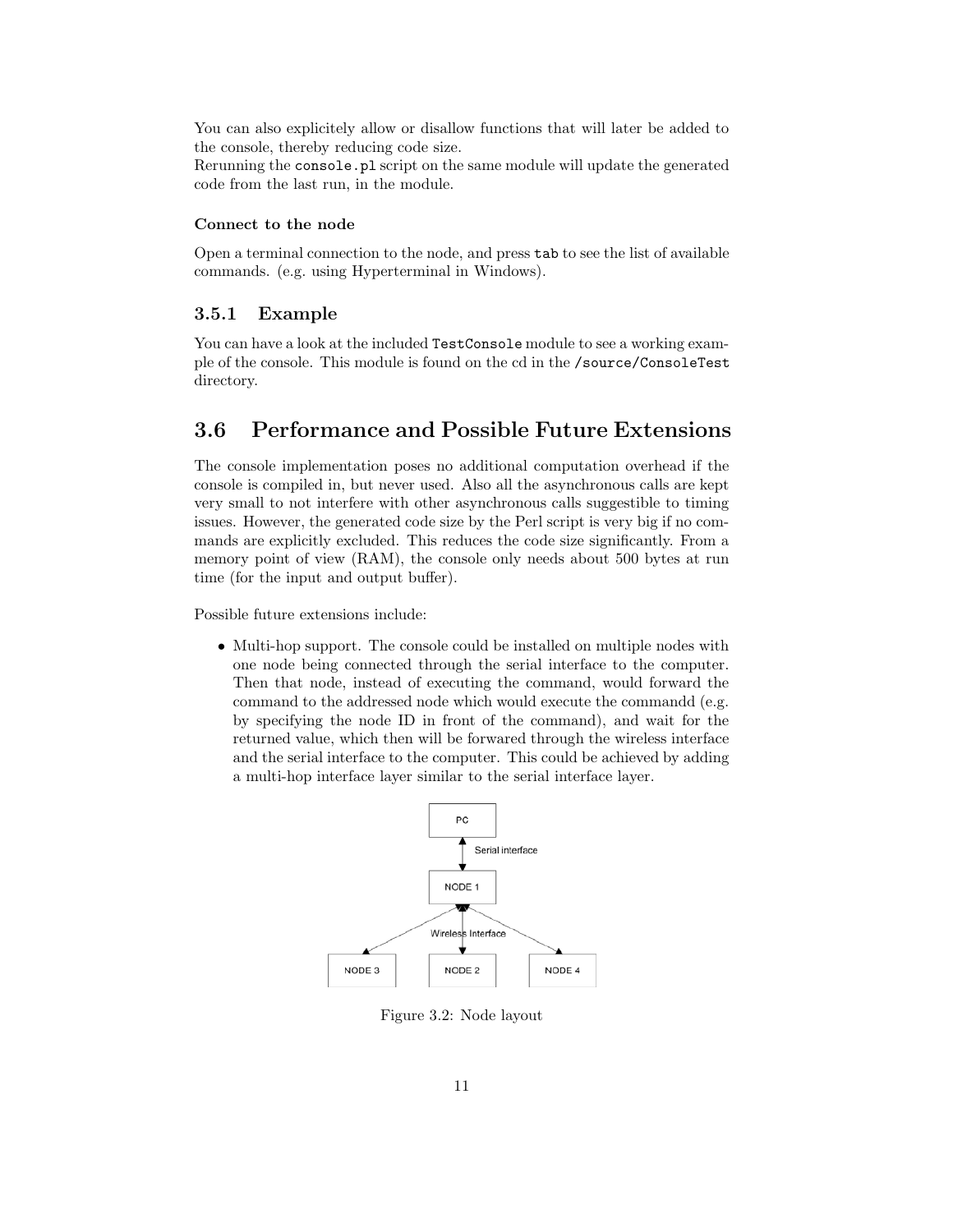- *•* Support for unions. Unions are rarely used since the same functionality can be achieved with structs. They could be easily added by modifying the parser in the Console.pl perl script.
- *•* Recursively update multiple interfaces, so it is possible to execute every command, even the one on the lowest layer. However, this feature is barely required, since access to lower layers is generally not needed and including lower layers would cause the generated code to become huge.
- *•* Generate an optimized compare tree to find the appropriate list and call functions. The actual implementation uses  $O(n)$  time in worst case to find the correct procedure.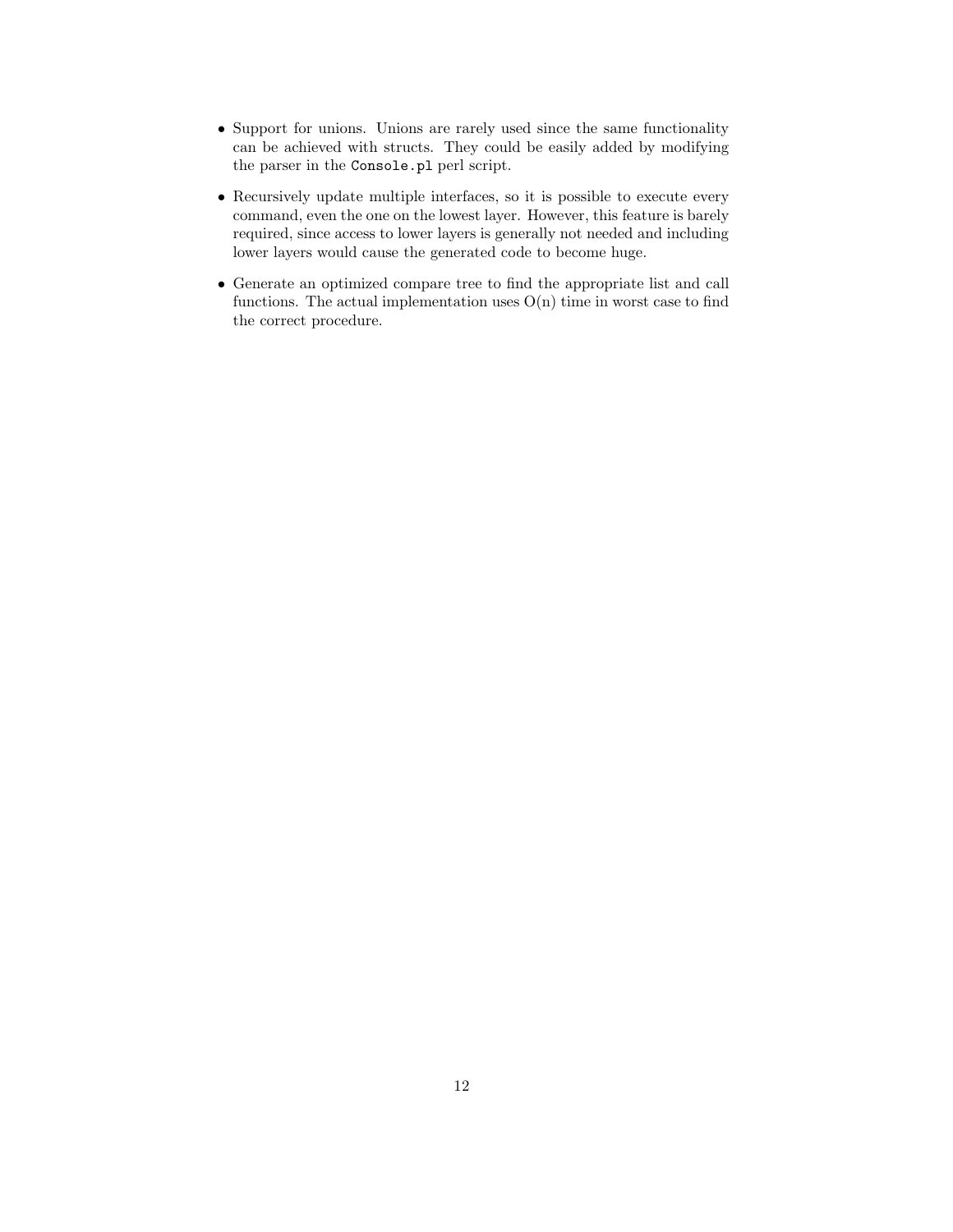## **Appendix A**

## **Overview of Component Layout**

Figure A.1 shows the component layout of the console and the display driver. HPLUARTC is the TinyOS serial interface layer, providing a function to send a byte and a receive byte event, which is triggered when a byte is received.

The TerminalC component uses the HPLUARTC component and contains the printing functions and forwards the receive byte event to the compononents using its interface.

The DisplayOutputC and the ConsoleC component both make use of the TerminalC component to receive bytes (only the ConsoleC component) and to print out text to the console or to the display.

| <b>HPLUARTC</b> |                    |  |  |  |  |  |
|-----------------|--------------------|--|--|--|--|--|
|                 |                    |  |  |  |  |  |
| TerminalC       |                    |  |  |  |  |  |
| DisplayOutputC  | ConsoleC           |  |  |  |  |  |
| DisplayLedsC    | DisplayPercentageC |  |  |  |  |  |

Figure A.1: Overview of components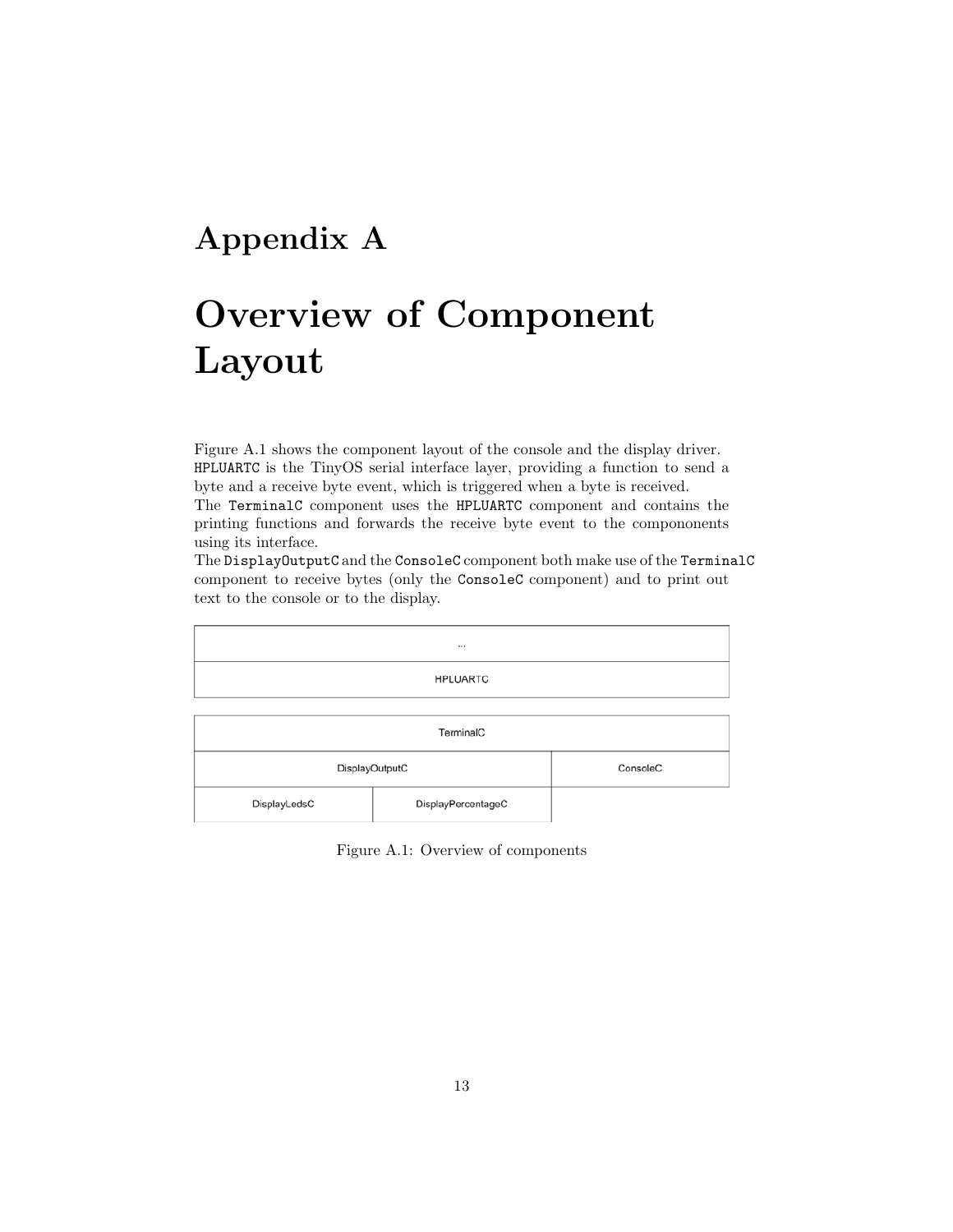## **Appendix B**

## **Interface Commands**

This chapter contains a list of all functions provided by the different interfaces. Since the function names are pretty descriptive, no additional details are given here, but can be found in the source code.

### **B.1 The** Terminal **Interface**

```
command result_t init();
command result_t start();
command result_t stop();
command result_t printnewline();
async event result_t get(uint8_t data);
command result_t print(char *msg);
command result_t printchar(char c);
command result_t printbool(bool in);
command result_t printuint16_t(uint16_t i);
command result_t printuint8_t(uint8_t i);
command result_t printuint32_t(uint32_t i);
command result_t printint16_t(int16_t i);
command result_t printint8_t(int8_t i);
command result_t printint32_t(int32_t i);
command result_t printint(int i);
command result_t printresult_t(result_t t);
```
### **B.2 The** DisplayOutput **Interface**

```
command result_t init();
command result_t start();
command result_t stop();
command result_t cleardisplay();
command result_t setPosition(uint8_t data);
command result_t replaceCharAtPosition(uint8_t position, char c);
command result_t clearLine(uint8_t position);
command result_t backLightOff();
command result_t backLightOn();
```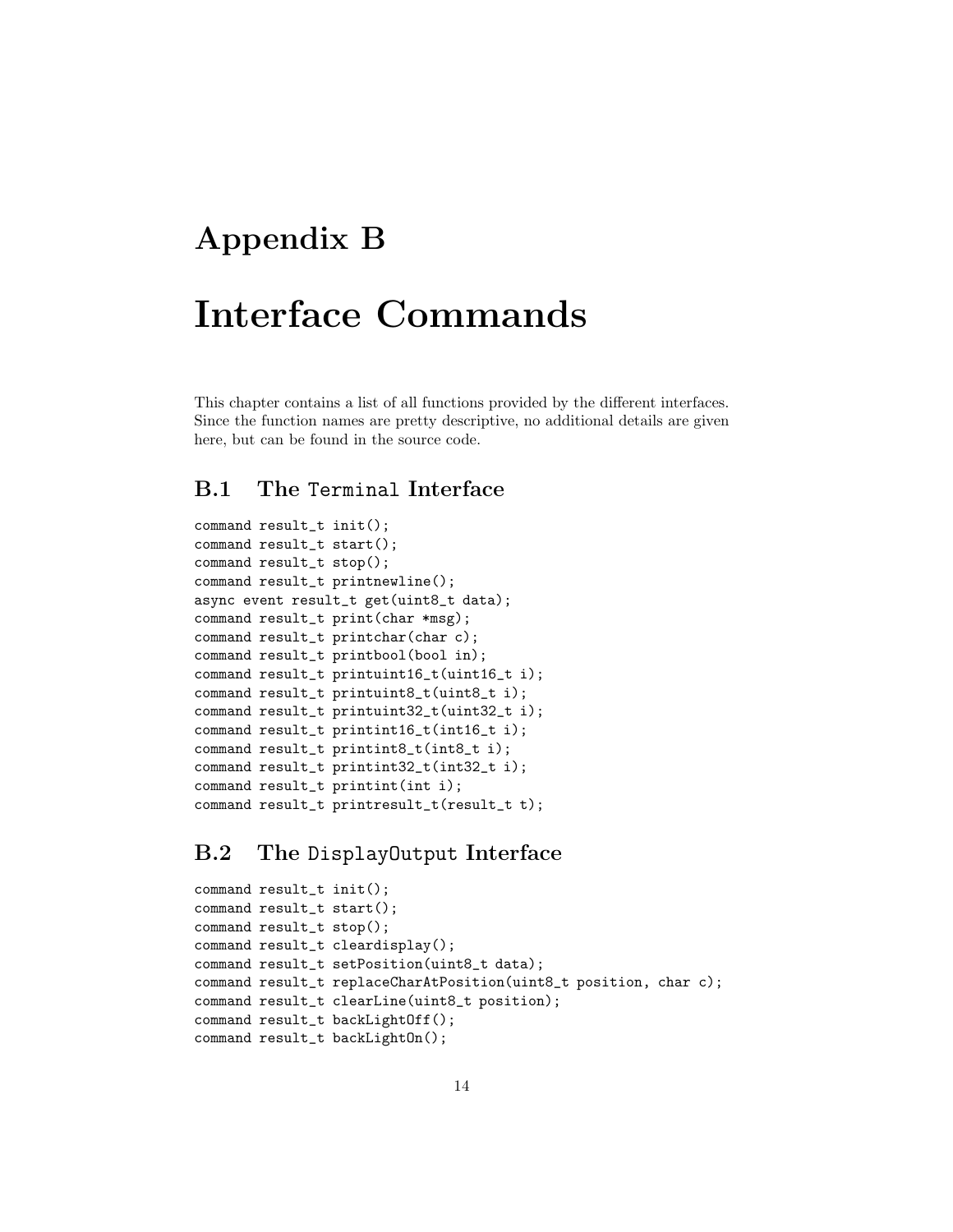```
command result_t buzzer();
command result_t bigCharsOn();
command result_t bigCharsOff();
command result_t defineCustom(uint8_t pos, uint8_t b1,uint8_t b2,uint8_t b3,...
uint8_t b4,uint8_t b5,uint8_t b6,uint8_t b7,uint8_t b8);
command result_t printCustom(uint8_t pos);
command result_t restoreCustom();
 /*
 * Printing
 */
command result_t print(char *msg);
command result_t printchar(char c);
command result_t printnewline();
command result_t printbool(bool in);
command result_t printuint16_t(uint16_t i);
command result_t printuint8_t(uint8_t i);
command result_t printuint32_t(uint32_t i);
command result_t printint16_t(int16_t i);
command result_t printint8_t(int8_t i);
command result_t printint32_t(int32_t i);
command result_t printint(int i);
command result_t printresult_t(result_t t);
```
### **B.3 The** DisplayPercentage **Interface**

```
command result_t init();
command result_t start();
command result_t stop();
command result_t setstartstop(uint8_t position, uint8_t s, uint8_t t);
command result_t setpercentage(uint8_t position, uint8_t value);
command result_t hide(uint8_t position);
command result_t show(uint8_t position);
```
### **B.4 The** DisplayLeds **Interface**

```
command result_t init();
command result_t start();
command result_t stop();
command result_t Toggle(uint8_t position);
command result_t On(uint8_t position);
command result_t Off(uint8_t position);
```
### **B.5 The** Console **Interface**

```
command result_t init();
command result_t start();
```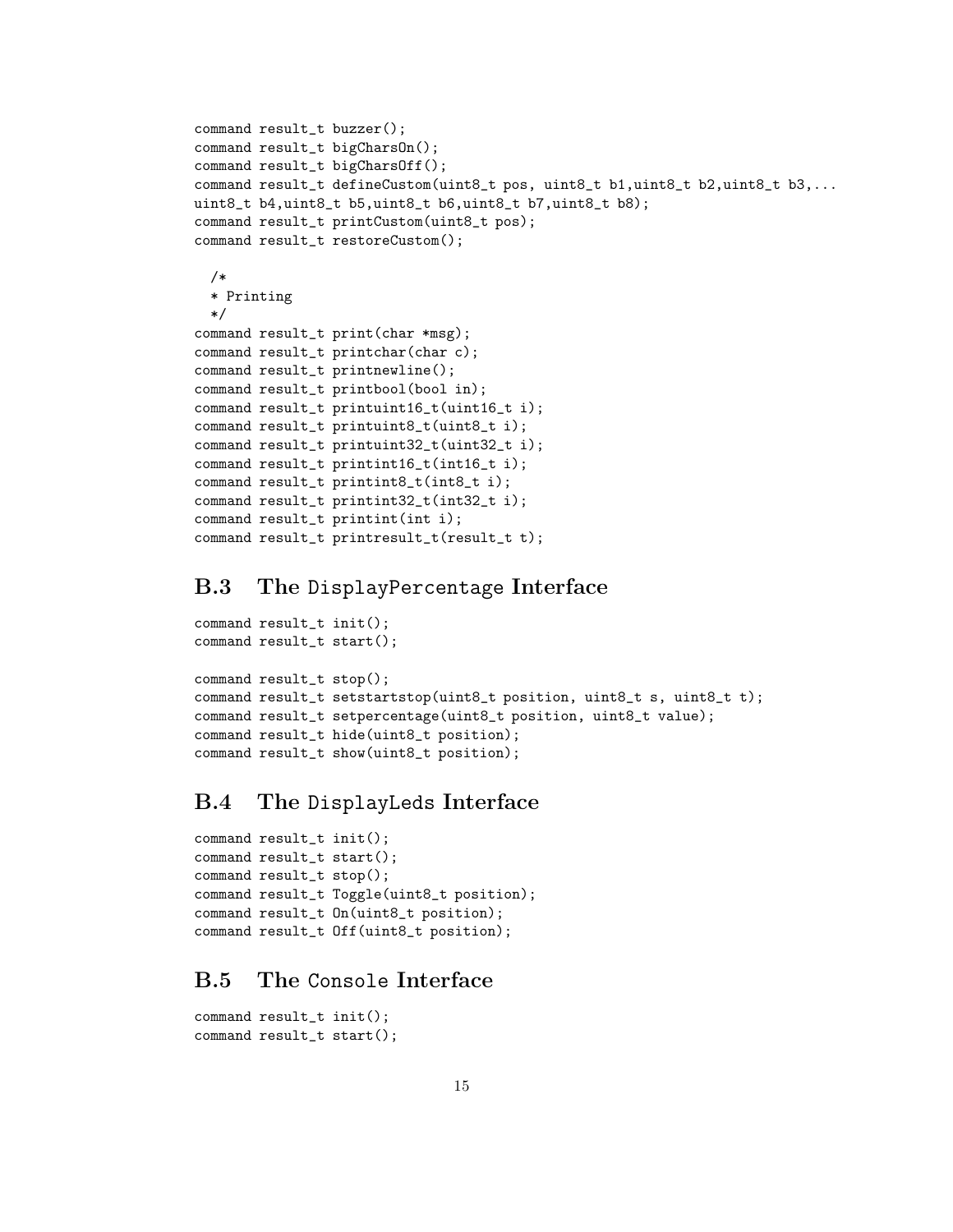```
command result_t stop();
event result_t execute_command(char *buf);
event result_t list_commands(char *buf,uint8_t *stop);
 /*
  * Printing
  */
command result_t print(char *msg);
command result_t printchar(char c);
command result_t printbool(bool in);
command result_t printuint16_t(uint16_t i);
command result_t printuint8_t(uint8_t i);
command result_t printuint32_t(uint32_t i);
command result_t printint16_t(int16_t i);
command result_t printint8_t(int8_t i);
command result_t printint32_t(int32_t i);
command result_t printint(int i);
command result_t printresult_t(result_t t);
command result_t printnewline();
```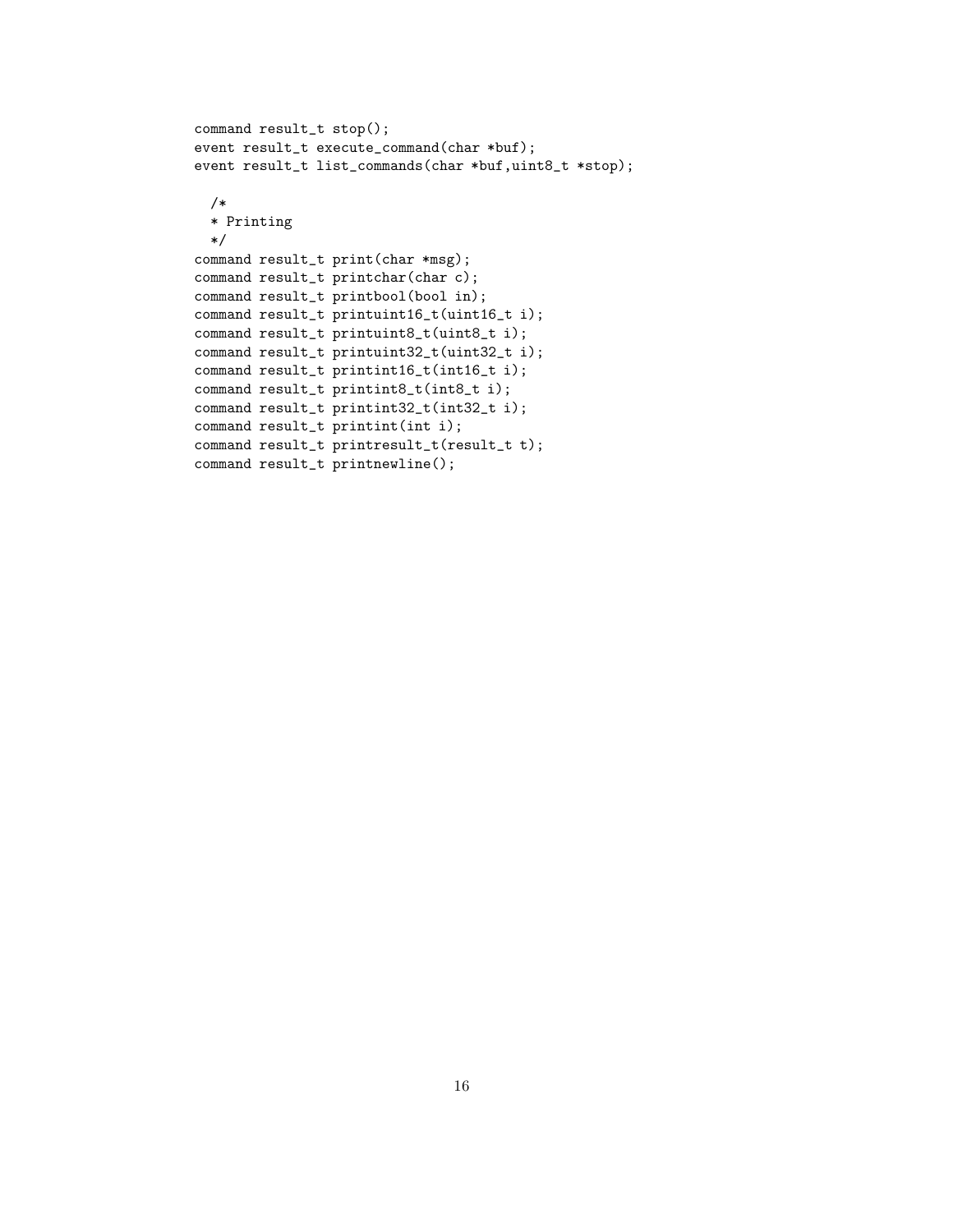## **Appendix C**

## **TestConsole**

This chapter contains an example on how to use the console. TestConsole is a simple module using only the LedsC component on which the Console.pl perl script is applied.

## **C.1 The** TestConsole **Interface**

```
configuration TestConsole {
}
implementation {
components Main, TestConsoleM, LedsC;
TestConsoleM.Leds -> LedsC;
Main.StdControl -> TestConsoleM.StdControl;
```
}

## **C.2 The** TestConsoleC **Component**

```
module TestConsoleM {
provides {
interface StdControl;
}
uses {
    interface Leds;
  }
}
implementation {
struct test {
int a, *b;
int **c;
int d;
struct test *pointertostruct;
```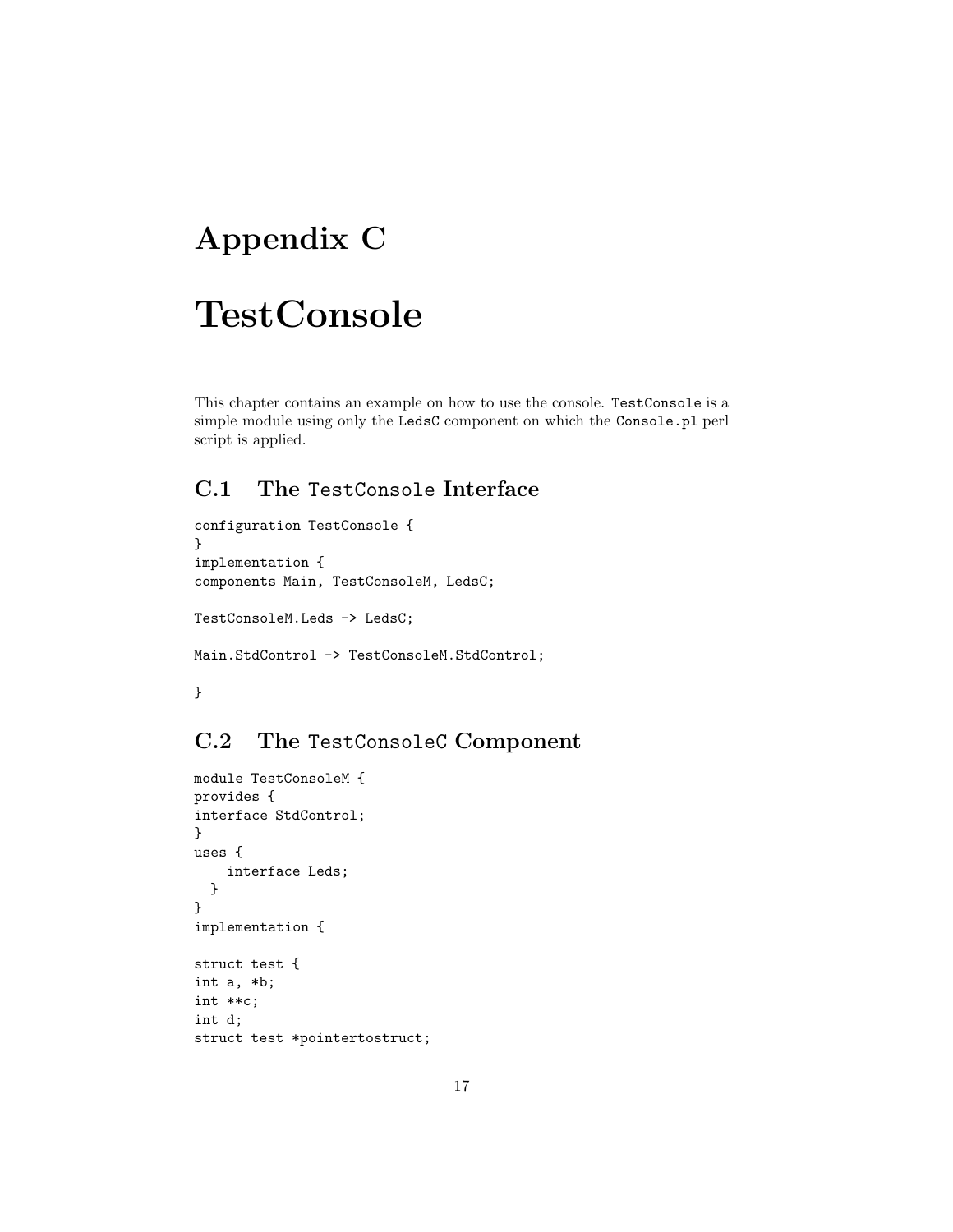```
};
struct test struct_a;
int x;
command result_t StdControl.init() {
call Leds.init();
struct_a.a = 10;
struct_a.b = &struct_a.a;
struct_a.c = &struct_a.b;
struct_a.pointertostruct = &struct_a;
struct_a.d = 20;
x = 30;
return SUCCESS;
}
command result_t StdControl.start() {
    return SUCCESS;
  }
command result_t StdControl.stop() {
   return SUCCESS;
  }
void turnallon()
   {
   call Leds.redOn();
   call Leds.yellowOn();
   call Leds.greenOn();
   }
/*
Simple function to demonstrate the parameter passing of structs
*/
struct test* dostruct(int k, struct test instruct)
   {
   struct_a.a = k;struct_a.d = instruct.a;
   return &struct_a;
   }
```
}

### **C.3 The updated** TestConsole **Interface**

The wiring of the interfaces and the used componentes have been updated by hand.

```
configuration TestConsole {
}
implementation {
```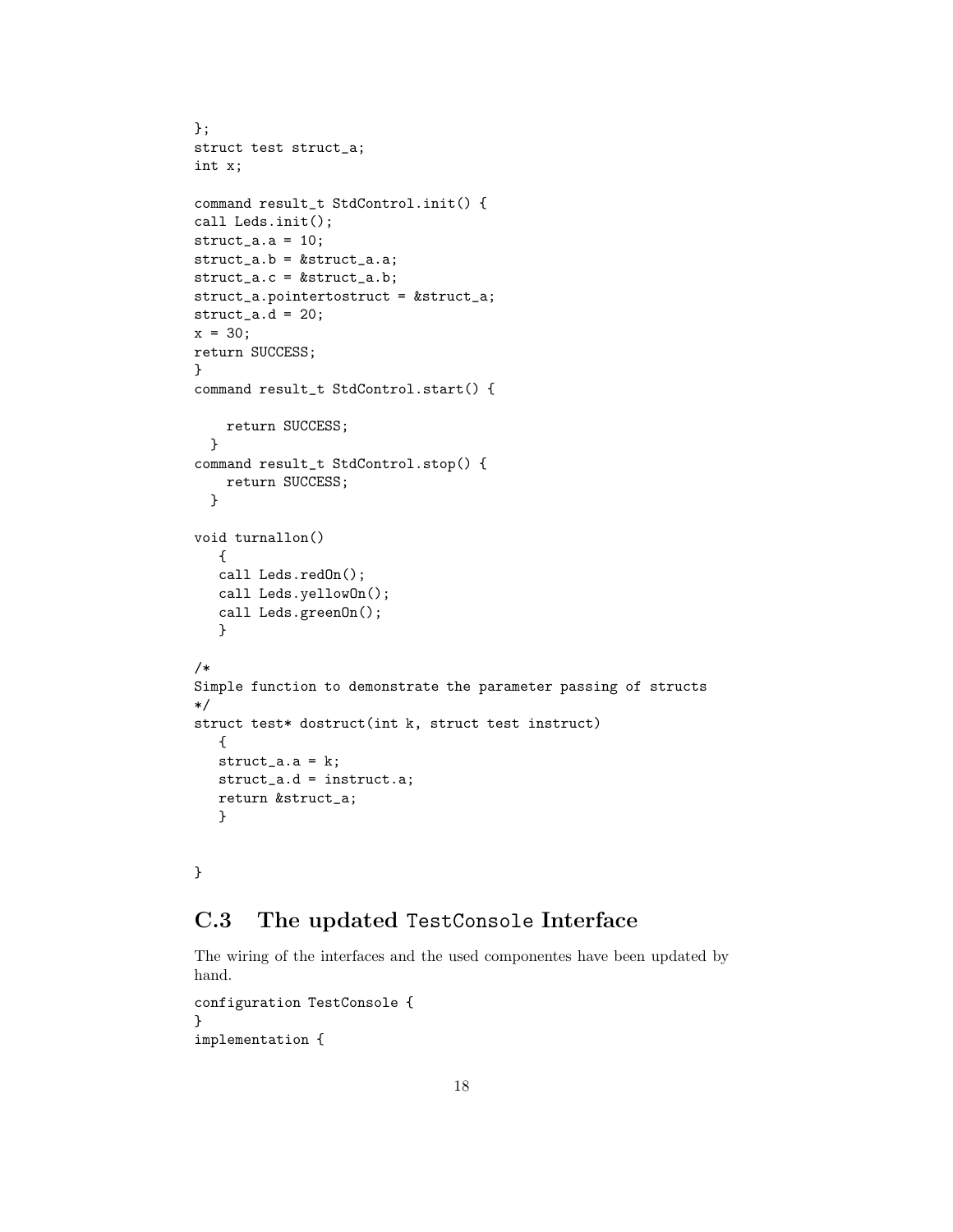```
components Main, TestConsoleM, ConsoleC, TerminalC, HPLUARTC, LedsC;
TestConsoleM.Console -> ConsoleC;
TestConsoleM.Leds -> LedsC;
Main.StdControl -> TestConsoleM.StdControl;
ConsoleC.Terminal -> TerminalC;
TerminalC.HPLUART -> HPLUARTC;
}
```
## **C.4 Updated** TestConsoleC **Component after applying the** Console.pl **script**

Have a look at section 3.5 for more details on what steps have been executed. The generated module contains about 1600 lines of code and is therefor too long to be listed here. It is located in the directory /source/ConsoleTest on the cd.